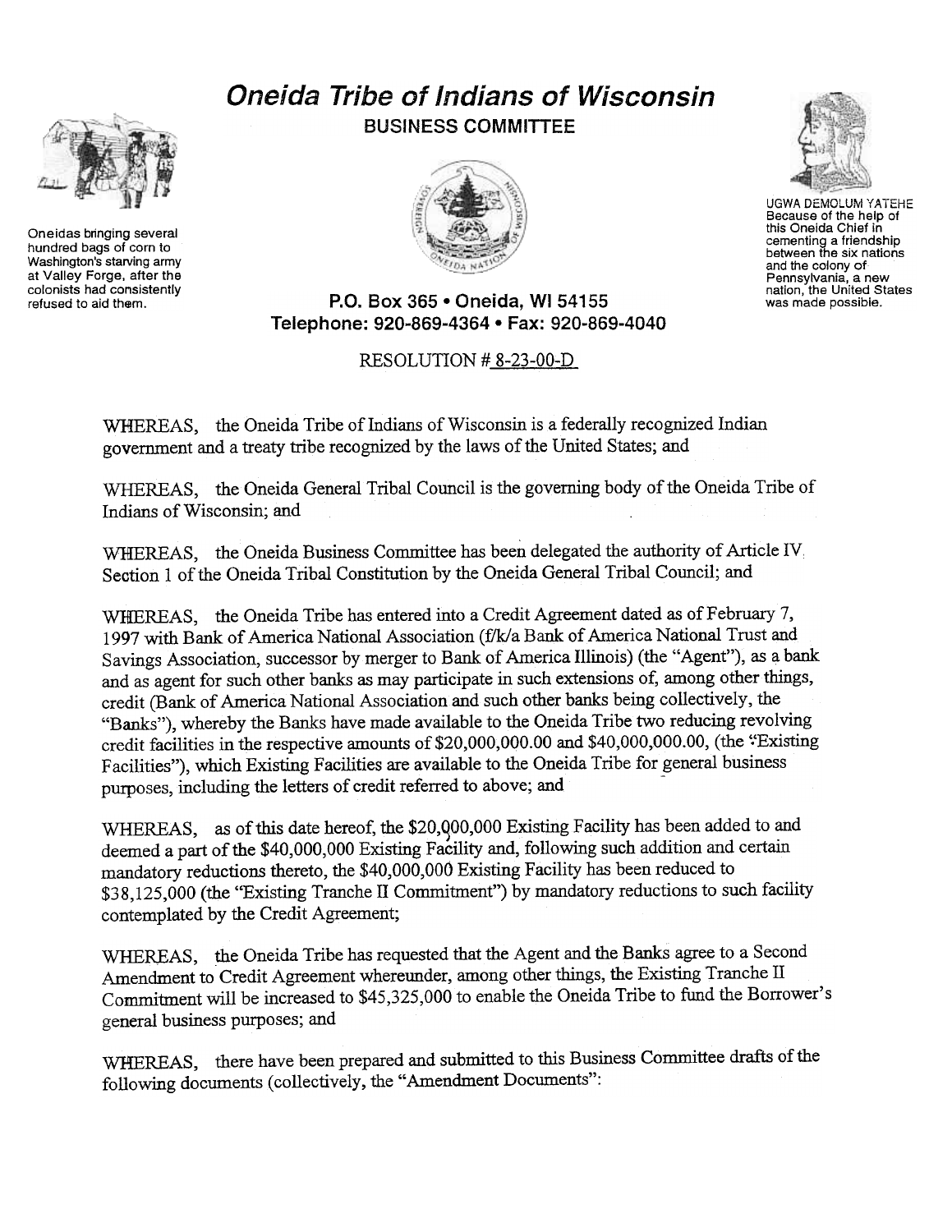A Second Amendment to Credit Agreement between the Oneida Tribe, the Agent and the Banks;

2 New Promissory Notes (Tranche II Note) of the Oneida Tribe in the aggregate principal amount of \$45,325,000 in favor of each Bank; and

WHEREAS, the Oneida Tribe acknowledges that the Amendment Documents contain a waiver of the Tribe's sovereign immunity for purposes of their enforcement;

NOW THEREFORE BE IT RESOLVED that the Amendment Documents and the loan facilities reflected therein are hereby approved by the Oneida Business Committee.

FURTHER RESOLVED that the Chairman and Treasurer or Secretary of the Oneida Business Committee are hereby authorized and directed to execute and deliver the Amendment Documents on behalf of the Oneida Tribe of Indians of Wisconsin, in substantially the fonn heretofore provided to this Business Committee with such changes thereto as the Chairman and Treasurer or Secretary in their discretion, upon the advice of the Tribal Attorney and Chief Financial Adviser shall approve, and to execute and deliver on behalf of the Oneida Tribe such additional instruments and certifications as may be necessary and appropriate in order to implement this Resolution and to evidence or secure the Credit Agreement, as amended by the Amendment Documents, the Chairman's and Treasurer's or Secretary's execution and delivery of any document or additional instrument or certification being conclusive evidence of their approval thereof in accordance with this Resolution.

FURTHER RESOLVED that the approvals and authorizations herein contained shall constitute sufficient approvals and authorizations for the borrowing, repayment and reborrowing, from time to time, of the amounts available to be borrowed, and requests for extensions of letters of credit, by the Oneida Tribe under the Amendment Documents in the manner provided therein without further action of this Business Committee.

FURTHER RESOLVED, it is hereby acknowledged that each and every note, pledge agreement, collateral agreement, and other instrument made pursuant to the foregoing Resolutions is and will be made and given for the business purposes of the Oneida Tribe.

FURTHER RESOLVED, the Secretary of the Oneida Business Committee shall certify to the Banks the names and signatures of the persons who presently are duly elected, qualified and acting as the officers authorized to act under the foregoing Resolution, and the Secretary of the Oneida Business Committee shall from time to time hereafter, upon a change in the facts so certified, immediately certify to the Banks the names and signatures of the persons then authorized to sign or to act, the Banks shall be fully protected in relying on such certificates and on the obligation of the Secretary of the Oneida Business Committee immediately to certify to the Banks any change in any fact certified, and the Banks shall be indemnified and saved harmless by the Tribe from any and all claims, demands, expenses, costs and damages resulting from or growing out of honoring or relying on the signature or other authority (whether or not